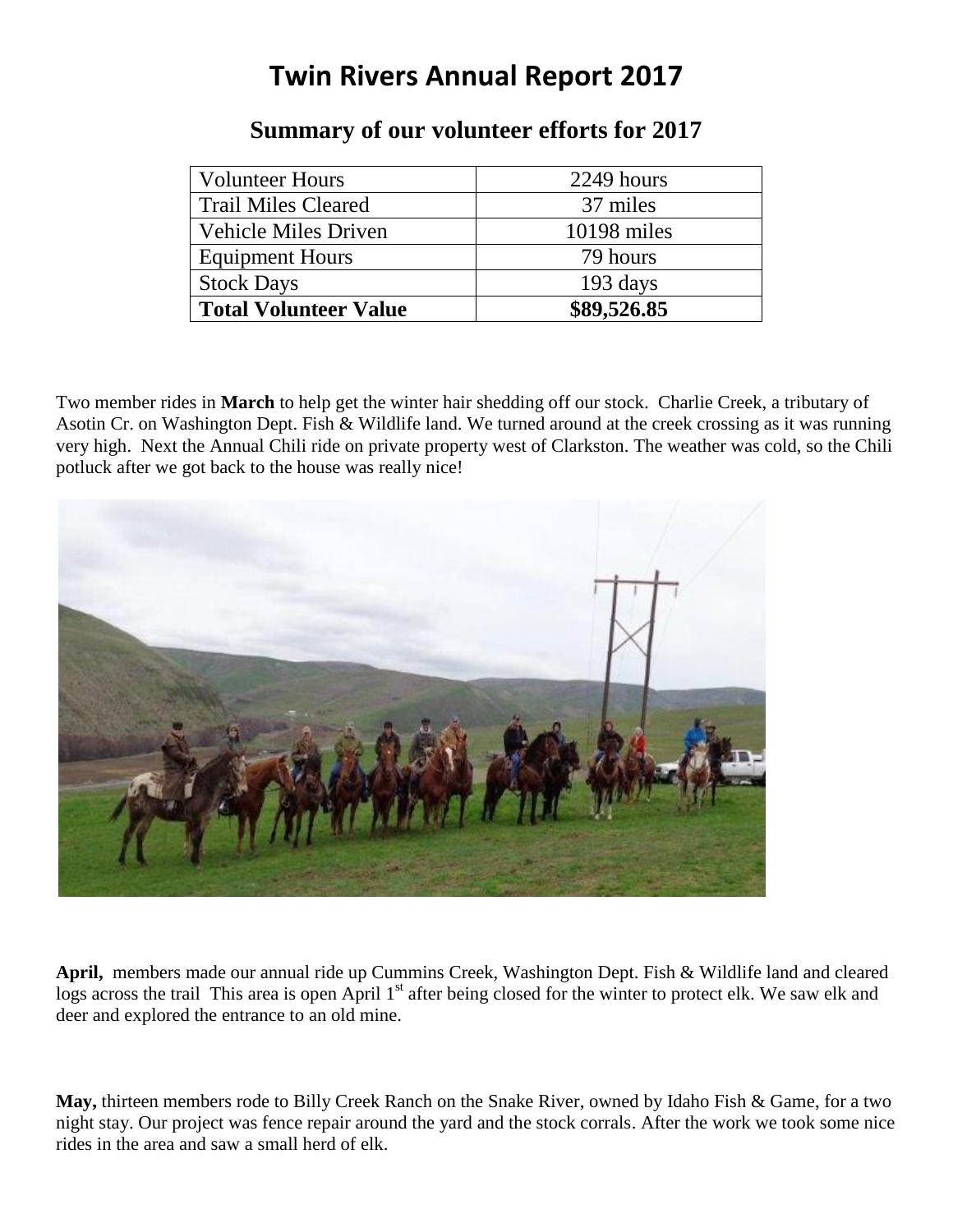

**June** started with our FUNdraiser ride at Kruze Meadows on Idaho Fish & Game land in the Craig Mountains south of Lewiston. It was a beautiful day with sixty riders enjoying the ride with challenging games at each station.

The next day several of us rode down to do our annual Craig Mountain Adopt-A-Cabin Project at Dough Creek Cabin. We spent more time cutting out the trail to get there than we did fire proofing and cleaning the cabin.



Twenty three youths attended our five day Kid's Kamp this year. We saw elk everyday that we rode and even saw a herd from the Smoothing Iron Ranch one day if you got up early enough. We hold the kamp on Washington Dept. of Fish & Wildlife Property at the Smoothing Iron Ranch west of Asotin WA. LNT topics: Dispose of Waste Properly, Leave What You Find, Minimize Camp Fire Impact., Our guest presenter, Doug Lincoln and his son covered Survival, fire building, shelter, first aid, orienteering. Doug Olive, forest service, covered crosscut saw safety and training on operating the saws. When it got to competition of teams sawing the log, they really got into it. We taught them how to tie manties and then a competition was held with them having to sort through a pile of gear and get two manties as close as possible to the same weight. They were judged on balanced loads, proper tying of the mantie ropes and neatness of the packs.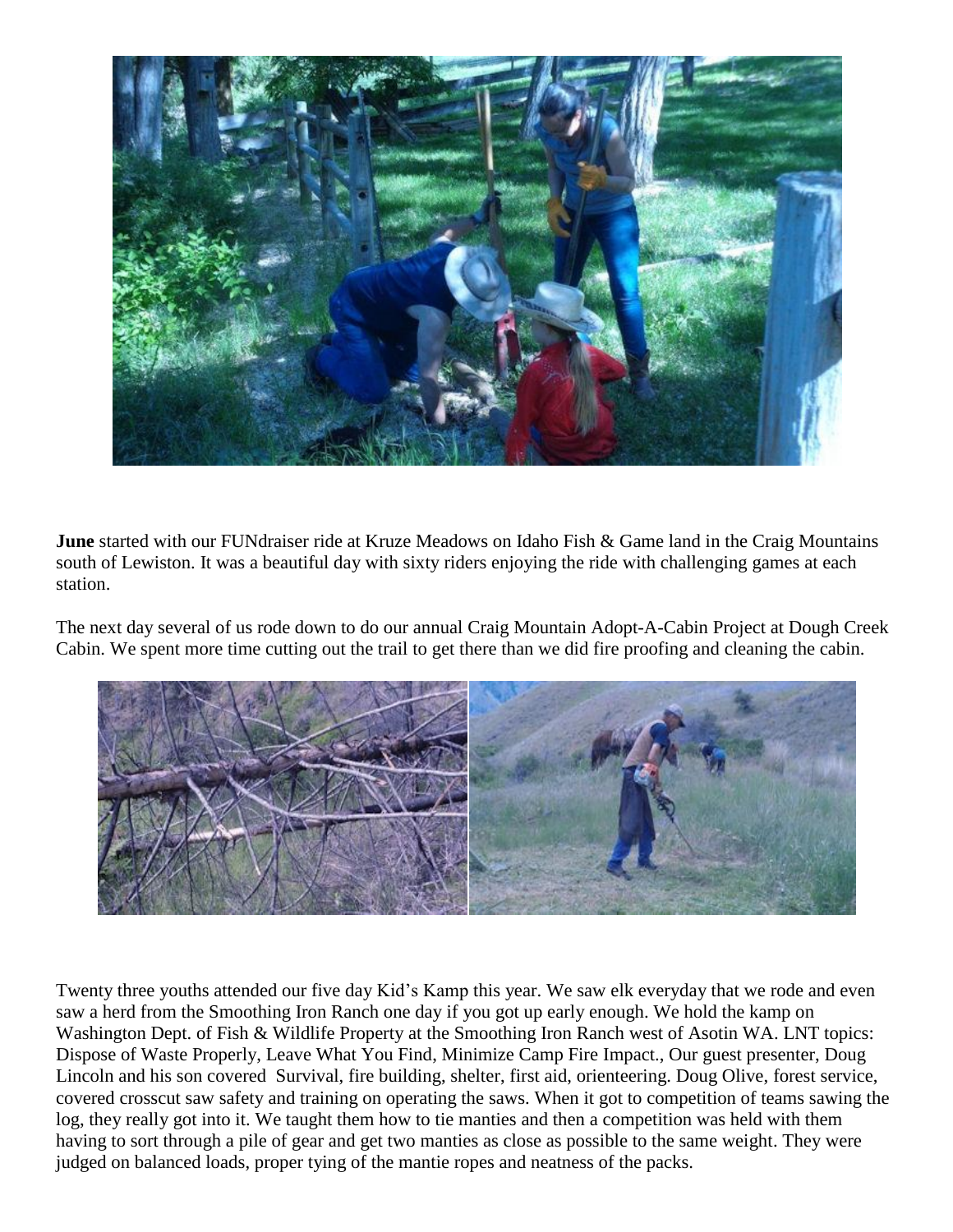

Weitas Creek Forest Service Weed Project; Clearwater-NezPerce NF, Weitas Cr. drains into the North Fork of the Clearwater River. Three people packed in from the Weitas Guard Station and stayed at an outfitters camp. They sprayed lots of weeds and pulled almost as many by hand. They saw a bear one day and had a good time.

**July** members packed the North Fork Ranger District crew up Elmer Cr. from the Isabella Cr. Trailhead. The crew is opening up this trail that has been closed for many years. When it is open, it will provide a great loop ride.

**August** we went back up and packed out the forest service crews camp on Elmer Cr. The weather had been over 100 degrees. Installing culverts and rebuilding tread with polaski's had them beat. They hope to get a grant in 2018 and complete this trail.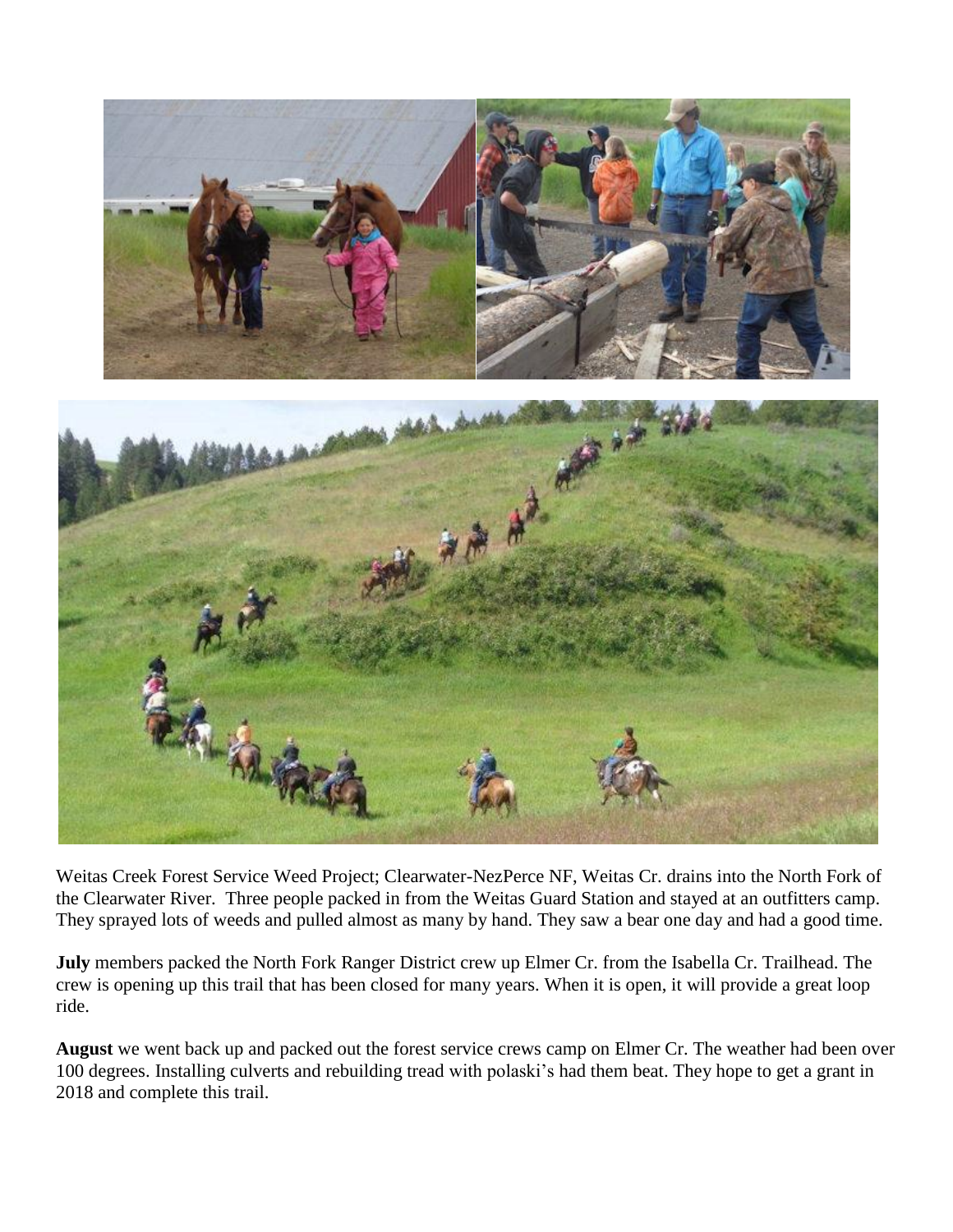Then a small group of members drove to Ten Mile Trailhead with their stock and started clearing twelve miles of trail in the Gospel Hump Wilderness for the Clearwater-NezPerce NF. Then they moved camp up the trail to Ten Mile Meadows and set up camp to finish the project.



Next another packing project for the North Fork Ranger District Trail Crew off the North Fork of the Clearwater River. This project was packing their camp eight miles to Black Lake starting at Canyon Work Center. This was challenging for our stock as it was eight miles up from the river to the lake which is only a half mile from the Black Mountain Lookout, again 100 degree tempatures.

We rested our stock for a few days and did some day rides from camp along the North Fork, as four days later we packed a crew for the Great Burn Study Group to Hanson Meadows on the Kelly Cr. Trail. First rain in over two months and we were privileged to ride twenty miles round trip in the rain. Twin Rivers BCH members have been packing for the Great Burn Study group for several years, with the Palouse Chapter helping for the last three years. Each chapter takes on either packing them in or out each year.

Our last August trip was to Oregon Butte, located in the Wenaha-Tucannon Wilderness in the Umatilla NF, Pomeroy RD, in the State of Washington. We camped at the Teepee Trailhead. We rode to Oregon Butte lookout before we went on to work. The lookout host told us that on a clear day, you can see Wallowa Mountains, Seven Devils, Mt. Rainer, and Mt. Adams. Well, you guessed it, with the smoke this year, we saw none of them. This project was to log out the Mount Misery Trail so we could make a loop ride later in the year. We were lucky that the F S crew had gone through and cleared the logs, so we had very little clearing to do, horray!

**September** members made several trips to Cougar Creek to establish a camping area for Washington Dept. of Fish & Wildlife, a tributary of the Grande Ronde River southwest of Asotin. Our part was building a fence around the camp area. A road and seven back in camp sites were roughed in and then rock was spread. Long range plans is a vault toilet, fire rings, and a non-motorized access gate in the back of the area to access acres of non-motorized areas to enjoy.

The last week of the month we camped at Panjab Trailhead, located in the Umatilla NF in Washington, about 60 miles from Clarkston. Friday members rode up Meadow Creek trail for a short ride. On Saturday, eight BCH members rode up Panjab Creek Trail to Indian Corrals, Mount Misery Trail to Oregon Butte, on to Teepee Trailhead and back down Turkey Cr. Trail. What a great seven hour loop ride, with only two trees that had to be cut with crosscuts.